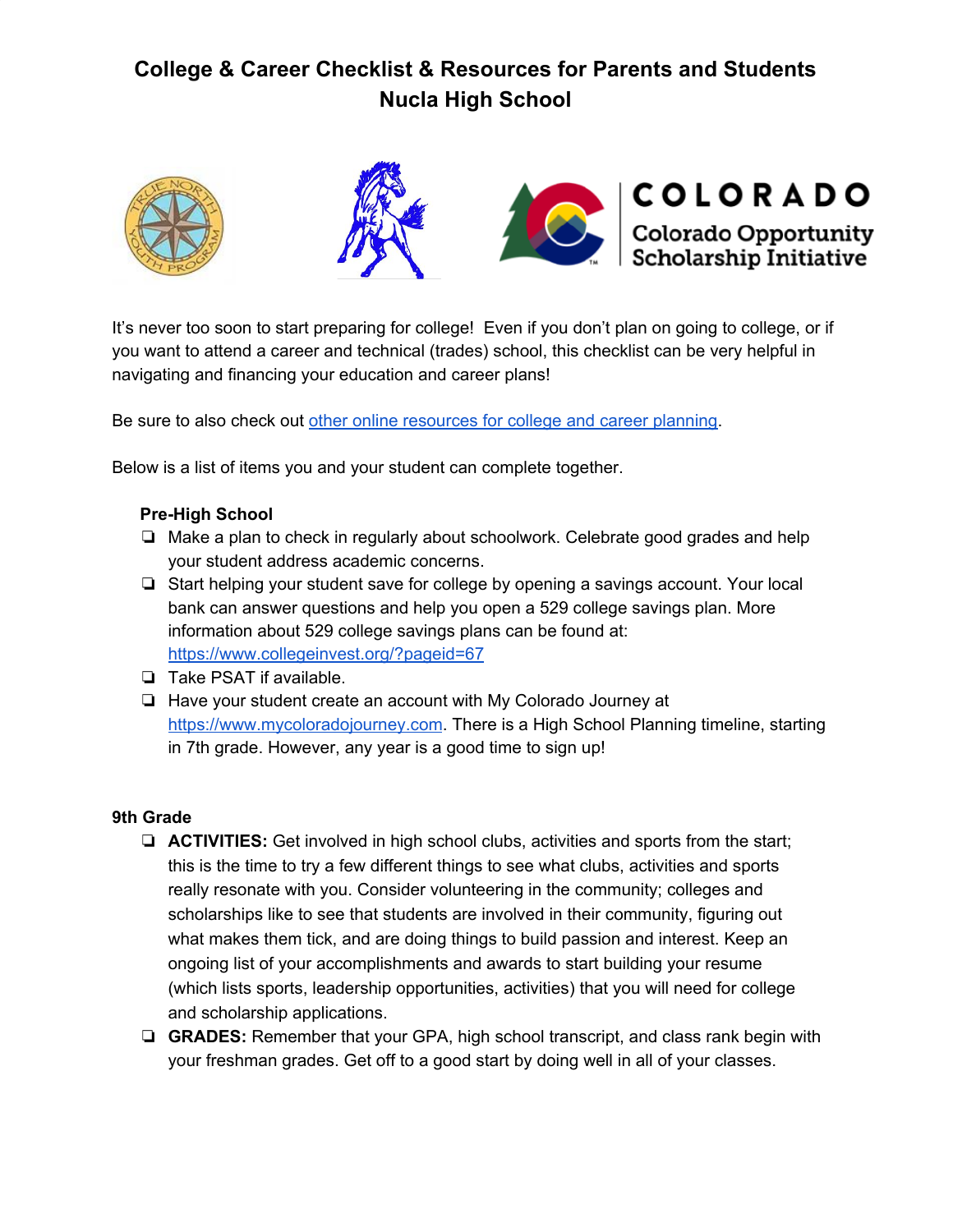- ❏ **GRADES CHECKS:** Start asking your student about their grades and check their grades by talking to teachers or through *Infinite Classroom.* Encourage your student to keep up their grades and attendance.
- ❏ (This applies to 9th 12th grade): If your student is struggling in a subject, **ASK FOR HELP**! Find out the teacher's name and have your student make an appointment with the teacher to see how he/she can bring up their grade. Consider finding an academic tutor to work with outside of school hours, either in person or online. Also check in with your True North rep, there are some community after school tutoring resources available such as Friday homework club at Norwood library.
- ❏ Take PSAT if available.
- ❏ Continue saving for college.
- ❏ **COLLEGE FAIR:** Consider attending the workshops at the [Western](http://www.cwscollegefair.org/) Slope College [Fair](http://www.cwscollegefair.org/) in Aspen as a family. This event is held annually, the first Sunday in October. Alternatively, ask your counselor or True North reps about other transportation options to the fair. Sometimes there's a shared bus with Norwood and Telluride High Schools or volunteers who are available to drive.
- ❏ **COLLEGE COUNSELOR:** If you or your parents have any early questions about the college application process, don't hesitate to talk to your school counselor or the NHS College Counselor, Kelly Arnold.

## **10th Grade**

- ❏ **LEADERSHIP:** Being a leader in an activity or group shows you have worked hard, are dedicated and play well with others. Start a new club, head up a community service project, run for student government.
- ❏ Encourage your student to take the PSAT, and then make an extra effort to study for those areas where they are weakest. Test scores and grades matter to colleges and scholarship funders.
- ❏ Continue saving for college.
- ❏ **CLASSES:** Take the most rigorous classes possible.

## **11th Grade**

- ❏ **CAREER RESEARCH:** Shadow for a day or do a short internship with a professional in a field you're considering.
- ❏ **TEST PREP:** start preparing in August for the SAT or ACT.
- ❏ **MAKE AN APPOINTMENT:** meet with college counselor (Kelly Arnold) to discuss college applications.
- ❏ The Chang Chavkin [Scholarship](https://changchavkinscholars.org/colorado/) is a great regional scholarship opportunity, and is open to first generation, high achieving students. The application process is during the Junior year. Be sure to check with Mr. Arnold or True North to see if you might be eligible.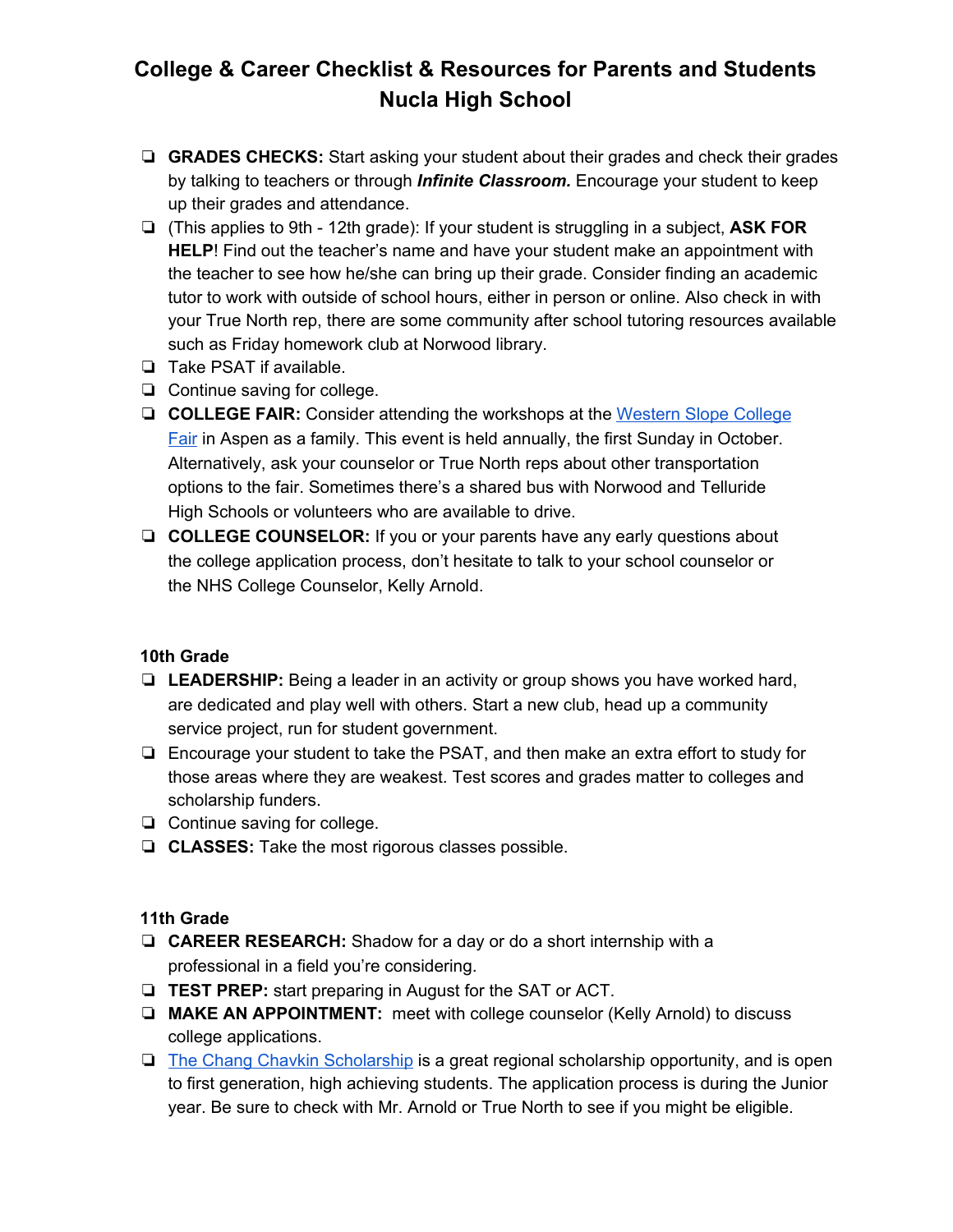- ❏ **STANDARDIZED TESTS:** You should probably take the SAT or ACT in December and will be taking the state-mandated SAT with his/her class in April. Mark the date on your calendar and make sure you have a good night's sleep and a good meal the night before.
- ❏ Continue saving for college.
- ❏ If you are staying in Colorado for College, make sure you have registered for the **College [Opportunity](https://cof.college-assist.org/) Fund**, a financial incentive from the state of CO, applied toward each credit hour.
- ❏ Now is a good time to start understanding College [Terminology.](https://docs.google.com/document/d/1GCYIyIDewlSinIP7q2fs4X9uZoUJAPE46fpwUgyU-gA/edit)

## **The Summer Before 12th Grade**

- ❏ Visit local colleges together if possible. Make the most of your trip by visiting this site: <https://bigfuture.collegeboard.org/find-colleges/campus-visit-guide/campus-visit-checklist>
- ❏ You can also take a virtual tour of each college. Learn more at: [https://bigfuture.collegeboard.org/find-colleges/campus-visit-guide/10-ways-to-learn-abo](https://bigfuture.collegeboard.org/find-colleges/campus-visit-guide/10-ways-to-learn-about-colleges-online) [ut-colleges-online](https://bigfuture.collegeboard.org/find-colleges/campus-visit-guide/10-ways-to-learn-about-colleges-online)
- ❏ In addition to visiting colleges you are interested in, consider attending an academically enriching summer program, seek an internship or get a job.
- ❏ Start applying for colleges in July/August.

## **12th Grade**

- ❏ **MEET** with Kelly Arnold to apply for college.
- ❏ **RECOMMENDATIONS:** If you have not gotten your teacher recommendations yet, plan to do that in the fall.
- ❏ **FILE FAFSA:** Federal [Student](https://studentaid.ed.gov/about) Aid, a part of the U.S. Department of Education, is the largest provider of student financial aid in the nation. To be eligible for financial aid (which includes grants, work-study opportunities and student loans), you must file electronically the Free Application for Federal Financial Aid (FAFSA). Everyone planning to attend college is strongly encouraged to apply. Even if you may not qualify for federal aid, FAFSA is also used to qualify for college specific financial aid. Pay attention to financial aid deadlines as they can sneak up on students and parents. Students and parents must each complete the FAFSA (fafsa.ed.gov) and you can submit starting on October 1st. FAFSA will determine how much you are eligible for in grants (that do not have to be paid back) and loans (some of which are special low-interest), and will help your family determine an "EFC" or Expected Family Contribution.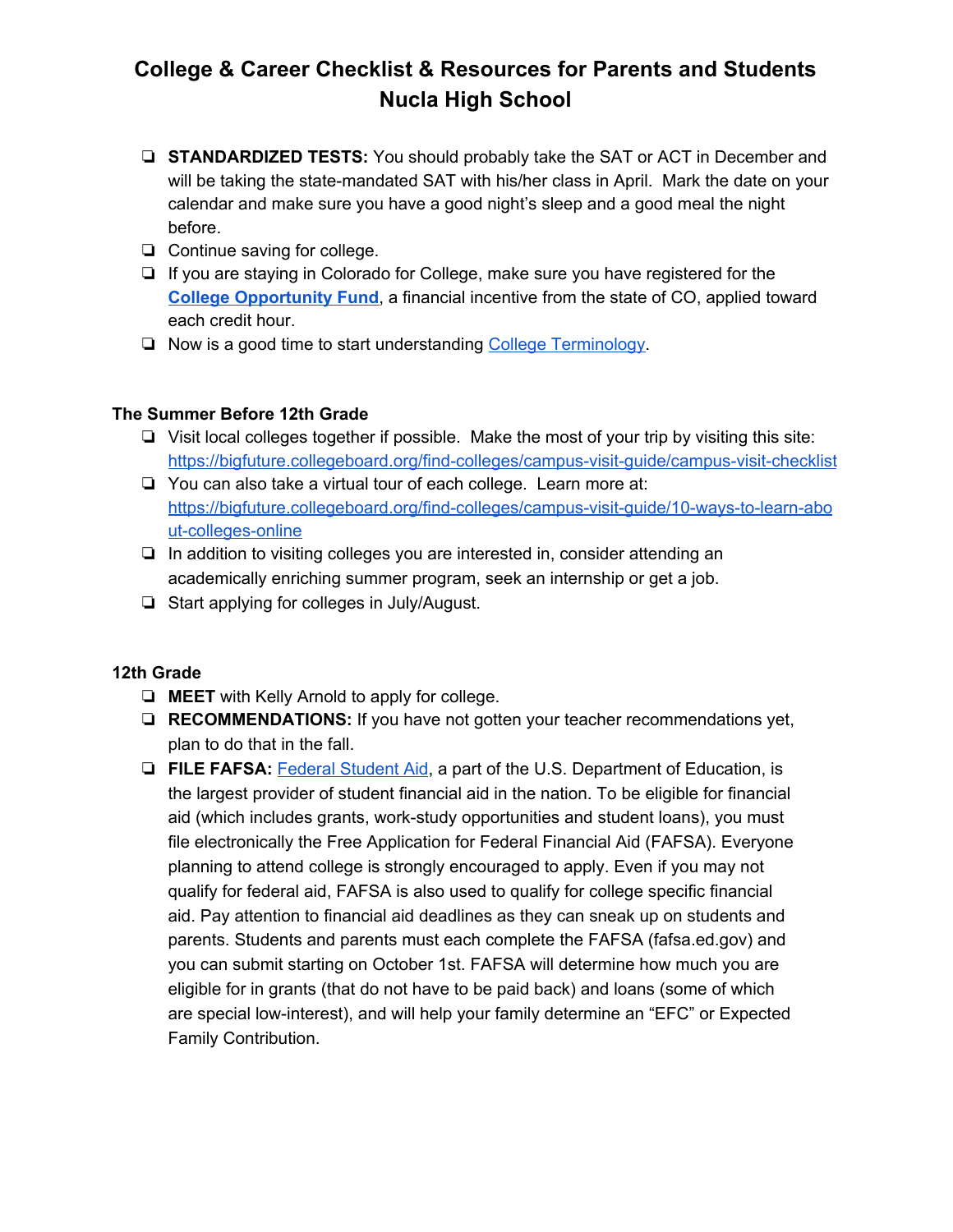- ❏ More information on the FAFSA can be found at: https://www.collegeincolorado.org/Financial Aid Planning/Financial Aid 101/FAFSA is the key.aspx
- ❏ Some students may also have to complete the CSS Profile. Check prospective college financial aid websites to learn what each college requires.
- ❏ True North Youth Program is happy to talk to both students and parents if they have questions or concerns about completing or sending in the FAFSA financial aid form. Every circumstance is different, so please contact us. The FAFSA financial aid form must be completed by both the student and the parent.
- ❏ If your student is on ASSET, DACA, or is undocumented, please visit the following site to learn about financial aid options for your student: <https://www.ciccoloradoasset.org/>
- ❏ Continue saving for college.
- ❏ There are many regional and national scholarships available. Researching these and applying to them takes time and organization. Scholarship databases and search engines can be helpful; use Naviance, fastweb.com, collegeincolorado.org, bigfuture.org, [denverscholarship.org/students/scholarships,](https://denverscholarship.org/students/scholarships) for example.
- ❏ Check out <https://www.truenorthyouthprogram.org/college-corner-1> for more scholarship lists.

## **What sets student applicants apart for admissions officers and scholarship committees?**

- Grades
- Test scores (SAT / ACT)
- Meaningful participation in community service
- Holding a job
- The good recommendation of employers, teachers, coaches, and other adults in the community
- Meaningful participation in extracurricular and leadership activities

## **Career Exploration Websites:**

- <https://www.myplan.com/assess/values/pg1.php>
- <https://www.truity.com/view/tests/personality-career>

## **More College and Career Planning Websites:**

- <https://www.collegeboard.org/>
- <http://scholarprep.org/>
- Free digital college & job advisor on [Get Schooled](https://getschooled.com/)
- Virtual tours of colleges and college planning through [College Board's Big Future.](https://bigfuture.collegeboard.org/)
- Applying to and paying for college on [Raise Me](https://www.raise.me/blog/homepage/students/).